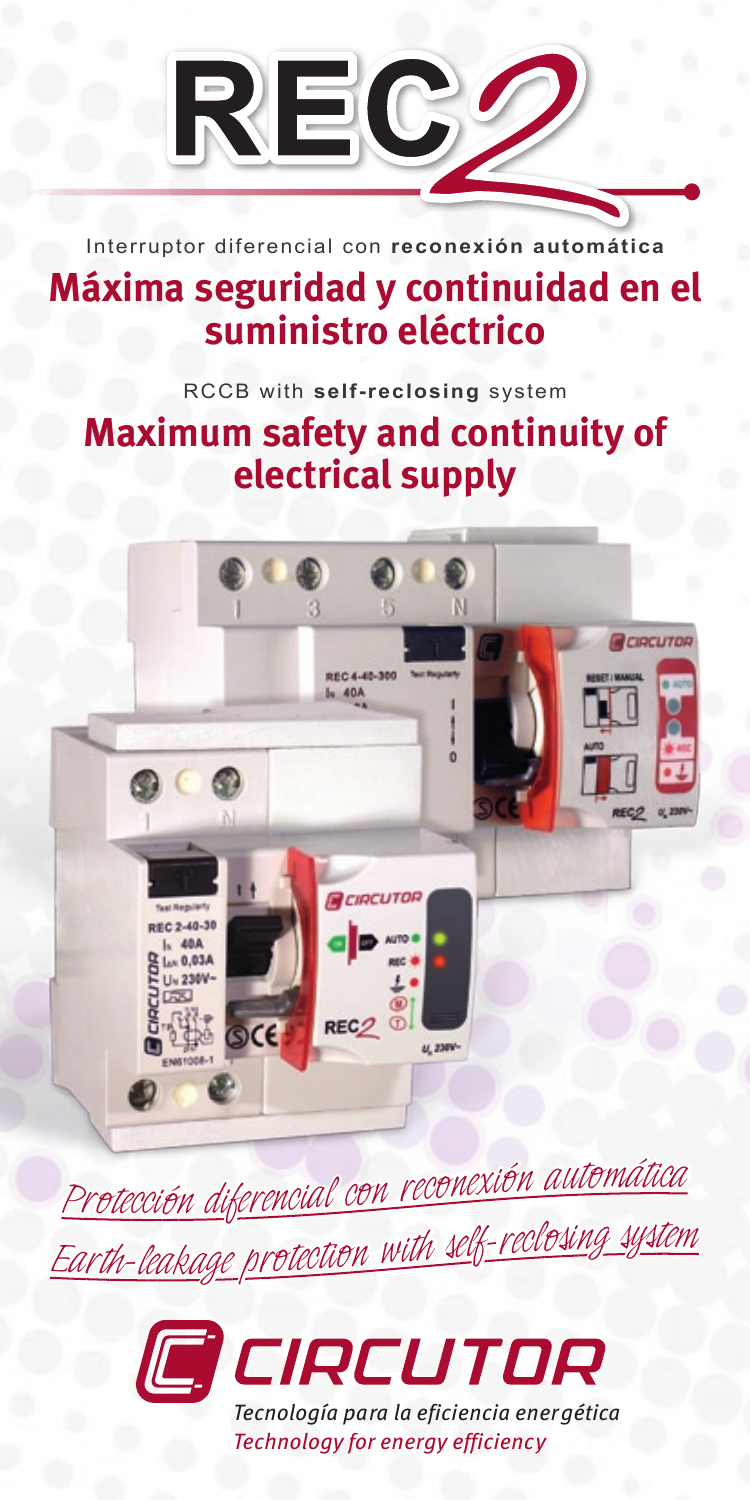### **RECONEXIÓN POR SECUENCIA DE TIEMPOS O CONTROL DE AISLAMIENTO**

El REC<sub>2</sub> permite la reconexión automática mediante sucesivas secuencias de tiempos, añadiéndole la capacidad de control de aislamiento, con lo que no reconecta el equipo hasta que el problema desaparece. De esta manera mantiene una máxima continuidad de servicio eléctrico y seguridad absoluta, con el mínimo de reconexiones necesarias si la instalación eléctrica lo requiere.

- **Más compacto y más modular** a
- **Facilita la instalación en carril DIN** a
- **Se instala como cualquier interruptor diferencial** a

Interruptor diferencial 2/4 polos *RCCBs 2/4 poles*

> *I* ∆n = 30 mA, 300 mA *I* n = 40 A, 63 A

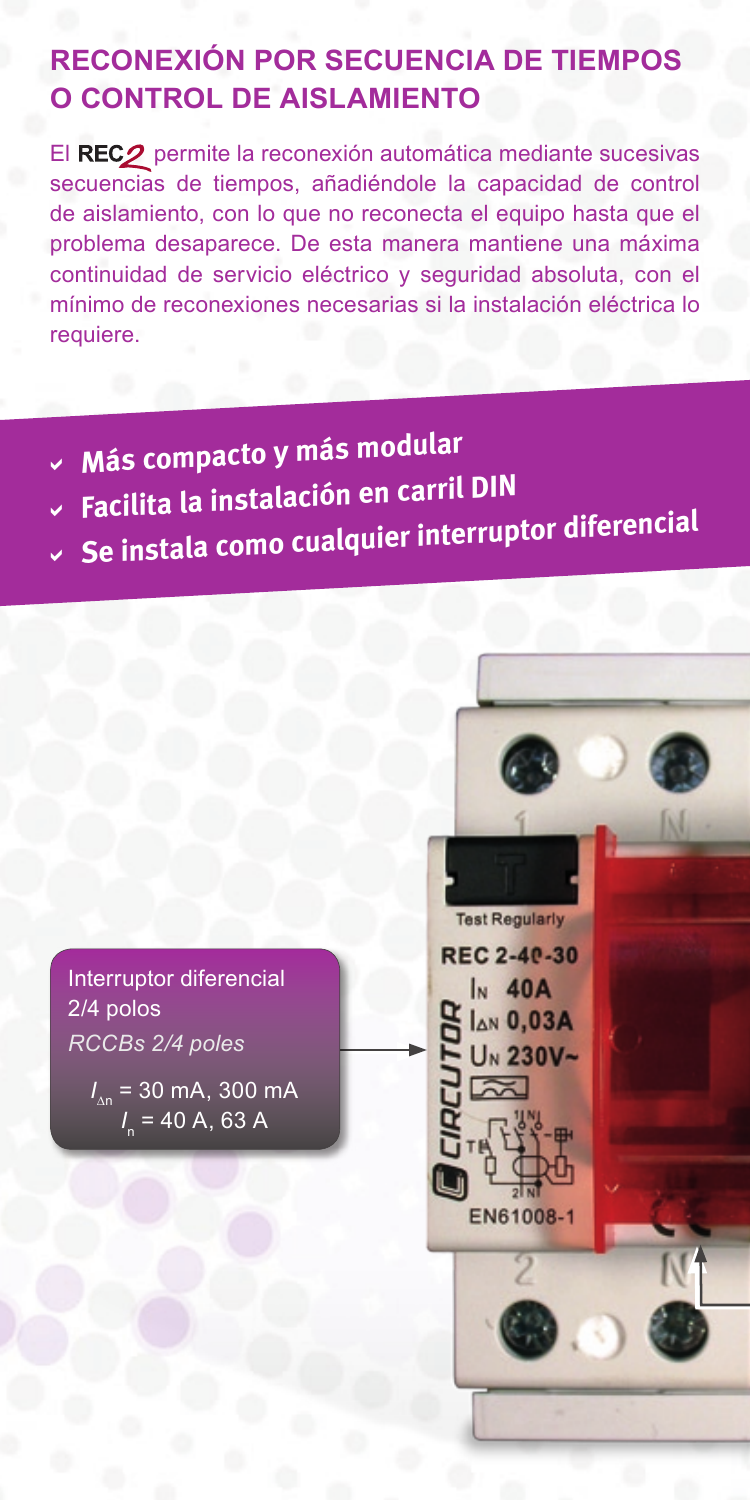#### *TIME SEQUENCES OR ISOLATION CONTROL RECONNECTION*

The REC<sub>2</sub> allows us the self-reclosing through successive time *sequences, adding the isolation control, thereby not reconnects the equipment until the problem disappears maintaining maximum continuity of electric service and absolute security with the minimum of reconnections necessary if the electrical installation is required.*

- *More compact and more modular* a
- *Facilitates the installation on DIN rail* a
- *It settles as any RCCBs* a



- LEDs indicando el estado del equipo: **→ ON ▶** Disparado En reconexión 8 *LEDs indicating the status of equipment: ON* 8  *OFF* 8
- *Self-reclosing mode* 8

Frontal deslizante para el bloqueo del equipo *Front slider for blocking equipment*